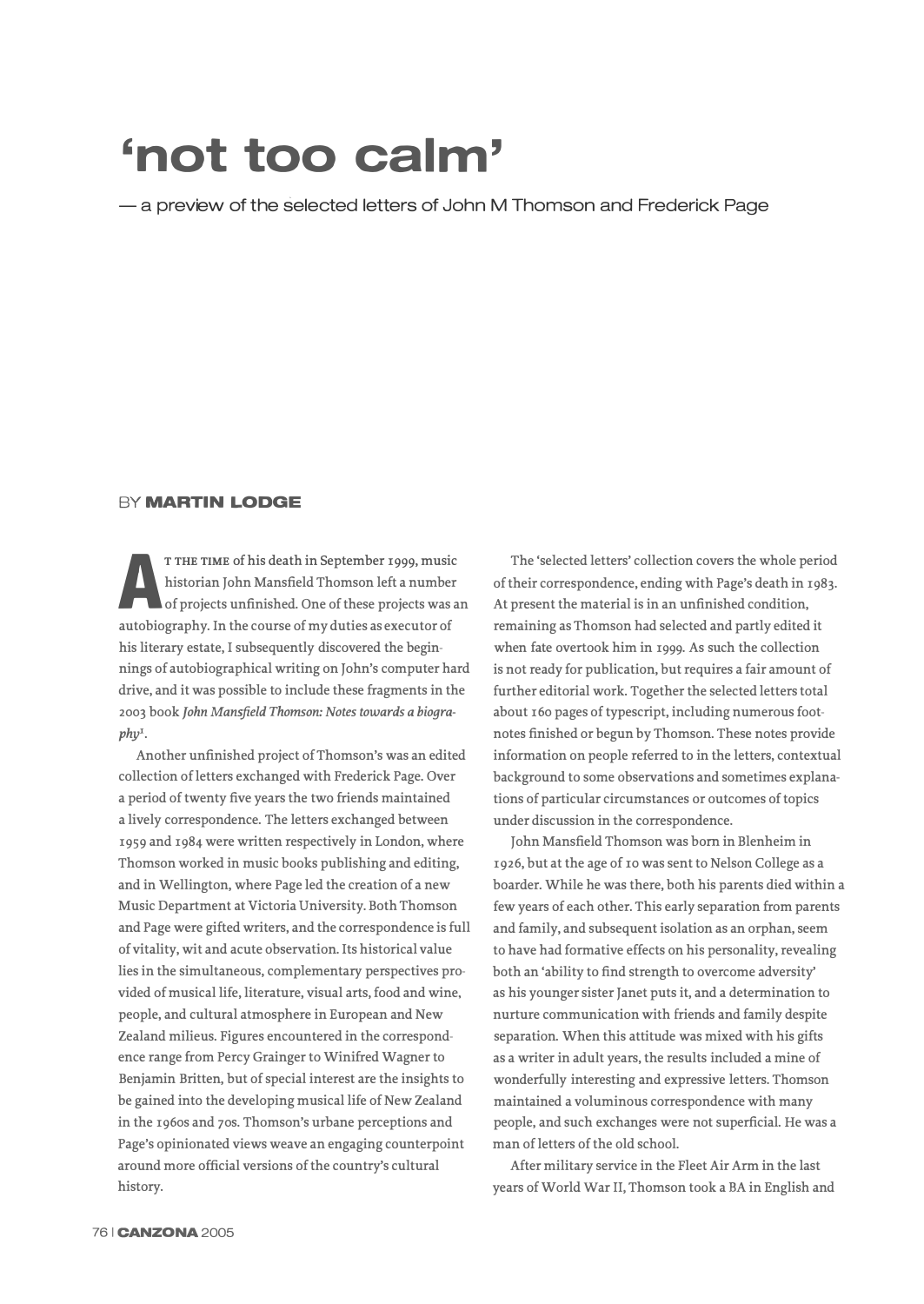

John Thomson in 1990. Photo by David Lewis

**History at Victoria University of Wellington, and also began his editorial activities. An astute judge of gifted writing from the very outset, one of the first authors he published was Alistair Te Ariki Campbell, who remained a lifelong friend.** 

**From the 1950s to mid 8os Thomson lived mainly in London, working as an editor of music journals and books. He founded the pioneering quarterly** *Early Music*  **for Oxford University Press, and edited Charles Rosen's influential book** *The Classical Style* **for Faber, amongst other achievements. Returning to New Zealand in 1984, he continued to work on numerous projects until his death.** 

**Frederick Page was Thomson's senior by over 20 years. He was born in Lyttleton in 1905, and grew up there. He took a MusB degree at Canterbury University College then spent a couple of years undertaking further study in London in the 1930s with figures such as Vaughan Williams and Gordon Jacob. In 1946, at the age of 40, he became the first lecturer in music at Victoria University of Wellington, and professor in 1957 until his retirement in 1971. From then until he died in 1983 Page continued to write, broadcast, perform, pontificate and provoke in musical matters as a cultural** *agent provocateur.* 

**The first letter of the Thomson-Page correspondence dates from 25 June 1959, when Thomson was living in Sydney, working at his book on Alfred Hil1<sup>2</sup> • Understandably for a first contact, it begins rather formally:**

#### **Dear Professor Page,**

**I have been intending to write to you for some time and when I found the enclosed picture of Percy Grainger climbing the rigging of a sailing ship it immediately reminded me of your encounter with him.** 

**I hope Wellington is not too calm after Europe. I read with great interest the account in** *Landfall* **and showed it to Alfred Hill who said he would like very much to meet you. I think he must suffer from an inferiority complex because he said 'I wonder why I didn't meet him when I was in Welling**ton ... I suppose he thought I wasn't good enough'.

**The bulk of this quite long letter outlines some vexing issues concerning the Alfred Hill book, about which Thomson was seeking Page's professional opinion:** 

**I find that I can not write the normal kind of biography because the subject's personality does not lend itself to that kind of treatment. I have tried to do a social history of music, giving the narrative some unity by linking it to Alfred's life. This is not altogether satisfactory. The difficulty is that in this kind of work I can not be critical of the music, nor unduly so of the man, and I f<sup>i</sup>nd that although much of the music is enjoyable, fresh and very good of its kind, that also it is permeated at times by something which is the essence of Victorian sentimentality. The lyrics for** *Hinemoa* **are a good example ... To ignore these aspects of his music (and personality) is to throw the study out of alignment and I am rather puzzled as to what I should do. He is extremely sensitive to criticism and I feel that working alone in this environment has helped to build up this attitude. I do not think he has ever received adequate criticism since the days he left Leipzig.** 

**Page replied a month later, and immediately adopted his characteristically informal tone-lively and conversational, but also direct:** 

#### **Dear John,**

**You must write your Alfred Hill book as you think best. I would say go ahead and write it, criticism and all, and if he collapses and dies immediately after reading it, that would be unfortunate. Douglas [Lilburn] and I went to hear his**  *Hinemoa,* **made a point of going to see him afterwards, and he, with great charm, and modesty, said to us: 'Now you two young men, that music is not for you'.** 

**He should be thrilled that a book on him is being done, (and probably h** 7 **is'thrilled) and I don't think you should emasculate your work.** 

**As it would tum out, these two issues-the quietness of New Zealand after Europe and the hypersensitivity of New**  Zealanders to criticism-recur throughout the correspond**ence.** 

**After this initial exchange in 1959, there is a gap of nine years in the correspondence as edited by Thomson. Until more detailed editorial work is done, this lacuna cannot readily be explained. A search of the collected papers of both parties in the Turnbull Library eventually may turn up relevant new material.** 

**The next item in the draft collection is a letter from Thomson to Page dated 10 May 1968, by which time**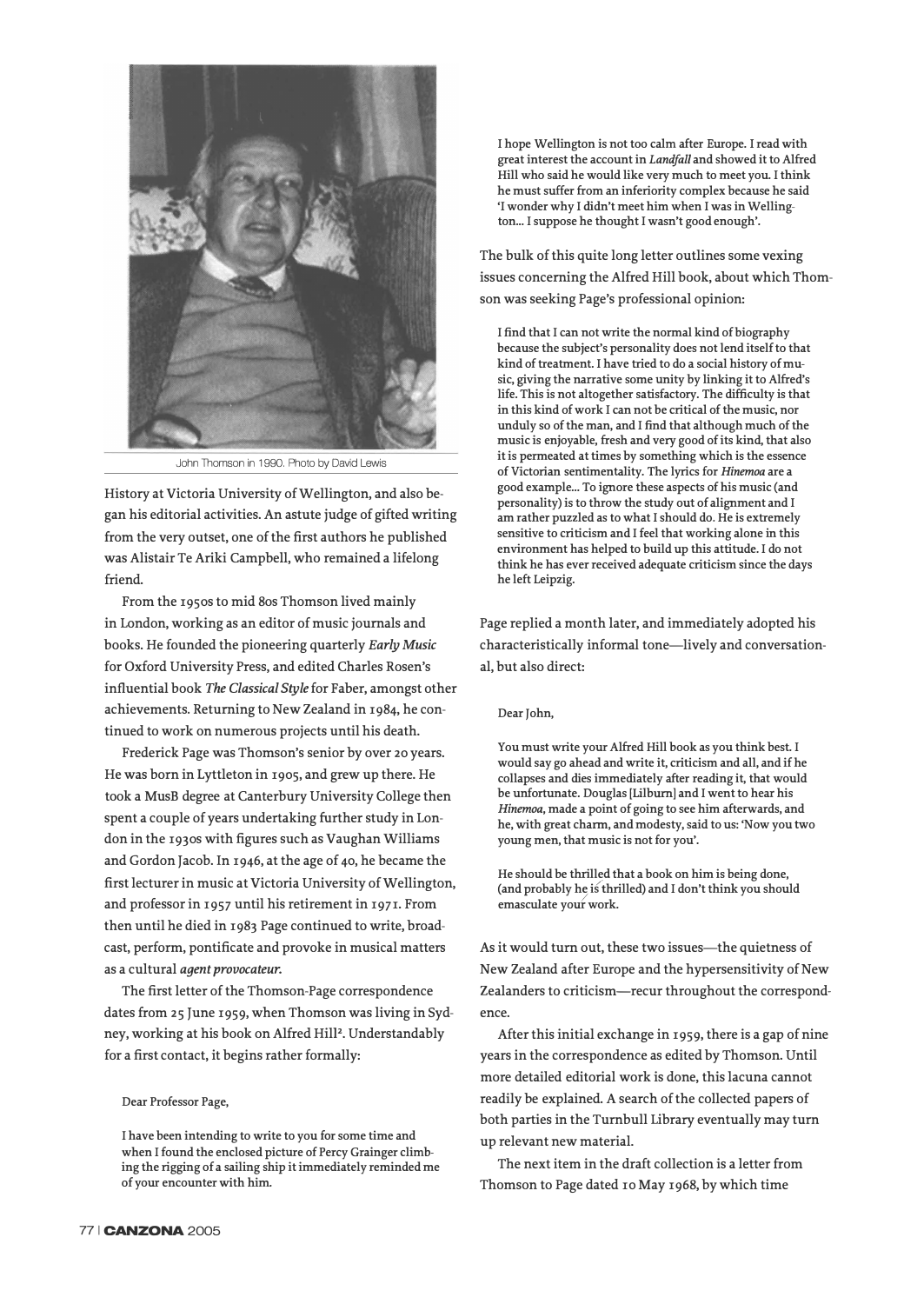Thomson was well established in London and working as a music books editor for Faber and Faber. This is a typically entertaining epistle, and representative of the vein of the correspondence as it was to continue. Acid comments on contemporary figures in composition, performance and musicology are matched by reports of the activities of expatriate New Zealanders, of whom Thomson had an extraordinarily wide circle. At this time Thomson was editing *As I remember,* the memoirs of Arthur Bliss, working in collaboration with the composer himself.

From this time on, Thomson arranged for numerous newly published books to be sent to Page, many of which Page reviewed or mentioned in his columns in the *New Zealand Listener,* to which he contributed for several years. This particular letter of Thomson's from 1968, for example, refers to *Anton Webern: An Introduction to his works* by Walter Kolneder, *The Monteverdi Companion* by Denis Arnold and Nigel Fortune, *Russian and Slavonic Music* by Gerald Abraham, Stanley Sadie's book on Handel, *Renaissance and Baroque Music* by Friedrich Blume, and a new edition of George Perle's book *Serial Composition and Atonality.*

It seems that Page had literary aspirations beyond journalism, because a postscript to a Thomson letter from November 1968 refers to the manuscript of a book on Percy Grainger which Page was proposing to write. Apparently he went so far as to submit a draft chapter to Donald Mitchell at Faber, but, in Thomson's words: 'Freddy's rather idiosyncratic style did not endear itself to Donald, so the project languished.' The manuscript is now with the Page papers in the Turnbull.

When the selected letters are published in full, readers will have the pleasure of a chronological arrangement which will enable one to trace the development of several interesting threads over time, not to mention revealing the unfolding lives of both writers. In the meantime, it is interesting to sample some of the issues which arise in the correspondence.

In a letter dated 12 February 1979, Page gives an update of recent comings and goings in Wellington, books being read, and a summary of his health. He then goes on to observe:

**Janet [Paul] brought Hone Tuwhare (1922) to dinner the other night and we had one of those convivial meetings that can happen every now and again ...** 

**Glynne Adams3 has left Auckland for Adelaide; the University Music Departments throughout the country seem to be at sixes and sevens, not with each other, but within themselves. It's as though their centres cannot hold. They all complain about lack of funds: but I ran a Department on** 

**£50 per annum ...** 

## Frederick Page



Dust jacket of *A Musician's Joumal,* featuring a painting of Frederick Page by his wife Evelyn

Thomson had more immediate but equally strongly held views about the politics of the publishing world, in which he had been immersed for decades. Having created the acclaimed journal *Early Music* for Oxford, in 1982 he writes:

**The biggest enemy of** *Early Music* **has been Oxford University Press.** 

In 1982 we read of Page encouraging Thomson to apply for the vacant editorship of the *New Zealand Listener.*

In the Thomson letters there are many colourful reports of concerts, incidents, personalities and feuds in London musical circles, including this one dated 16 December 1968:

**Don't believe anything you read about the new Maxwell Davies piece on Vesalius and Stations of the Cross** *[Vesalii icones*] for male dancer and instrumental ensemble... our **chief entertainment came from other members of the audience and from watching the handsome negro dancer, nude bar a transparent G-string, included because of GLC regulations. Man in front had binoculars. Donald [Mitchell] muttered 'balls' at regular intervals and went off in a fury of boredom. Cynthia Nolan (the Australian painter's wife) said how sorry she was for Max Davies and this is the thing ...**  how he'll get out of the predicament he's in. I don't know... **this is an agonising path he's on, not artistically communicative.** 



Part of an aerogramme from John Thomson to Evelyn Page 14 December 1981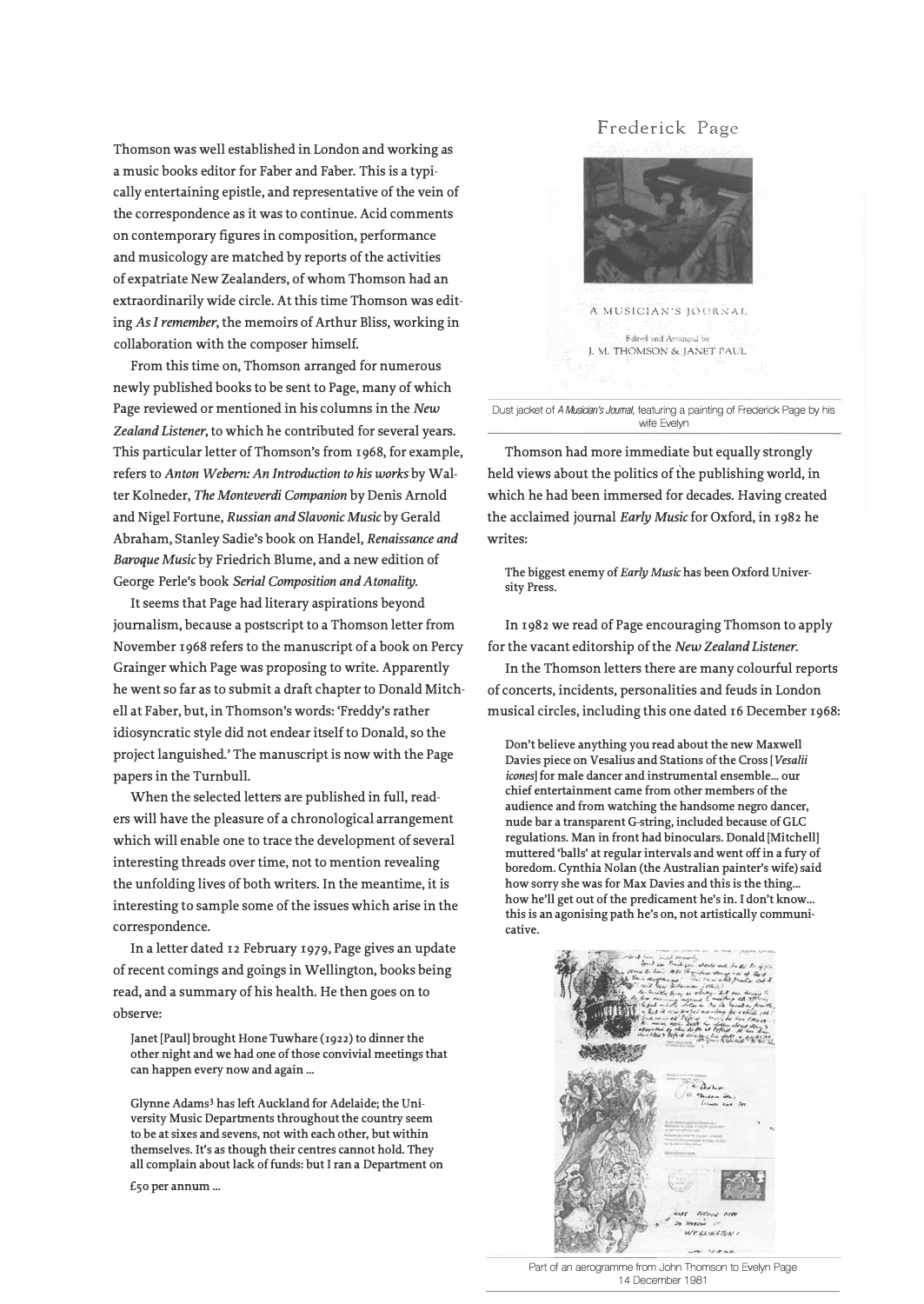Page's views on New Zealand music generally did not find much favour with New Zealand composers at the time, particularly the opinions and judgments expressed during his years of retirement when he wrote columns for *The Listener.* His prominent Eurocentrism is understandable given the times and his background, but his rather narrow, historicist view of contemporary music was a limitation.

He would only acknowledge canonical composers, and what he regarded as the canon was the European avantgarde, largely as moulded by Boulez and Stockhausen. It seems that although he could come to terms with various postmodern developments in literature, a similar breadth of appreciation was difficult to extend in music. He also had a fondness for celebrities in music, such as Boulez. The shape of his musical canon is revealed in a note from May 1981, where a litmus test is formed of four key names and applied to the *New Grove Dictionary of Music and Musicians* when it first appeared on the shelves of the Wellington Public Library:

**I immediately looked up Schoenberg, Debussy, Delius, Lilburn (in that order) .... The Schoenberg and Debussy articles are splendid: the Delius fair and you've done a wonderful job on Douglas. My congratulations; mind you, there is an air about it of'for New Zealand readers only', but it is admirable.** 

His broad views of contemporary music are nicely summarised in a letter of January 1981, which begins with a familiar Page litany of Great Names:

**About contemporary music: I think we are having access to one of the great periods: Boulez, Takemitsu, Xenakis, Feldman, Carter, Tippett. I could extend the list. The performers are greedy and stupid: they will play new music only if it suits their book: they don't want to know about the quality of the music put in front of them. (True too of that London Consort set-up). There's a lot of silly music around but an Arts Council's business is to sort that out. Will you invite me over? ... I'm all for our composers having a hearing but dull and bad works must be allowed to disappear. I'm serious about the Arts Council's function.** 

The idea Page expresses of an Arts Council as the great arbiter of musical progress and taste is interesting but perhaps not appealing. History is littered with examples of official and supposedly informed misjudgments of new works. The idea of a government funded body threshing and winnowing new music, as he seems to propose, was, we may recall, exactly executed by the cultural commissars in Stalinist Russia, with a spectacular lack of ar<sup>t</sup> istic success.

Apart from a few positive remarks on new works by Lilburn, and a handful of others, Page's tone concerning contemporary New Zealand work is usually vaguely negative and arch. The guard slips a little when he writes of

accepting the CANZ Citation for Services to New Zealand Music in 1980:

**Oh boy: I'm to have a CANZ citation for services to music. I may even be asked to play! At their annual conference I raised the question of Dick Hoffmann. Was he a New Zealand composer through residence here for 12 years or not? Consternation. Who was this outsider of whom no-one had ever heard** 24

This rather grating, patronising tone mercifully doesn't appear too often in the correspondence overall. And Page later waxes lyrical about the television crews and hoopla associated with his being presented with the CANZ award.

There are several mentions of Douglas Lilburn, including admiration for some of the works, such as the Brass Quartet first heard in 1981. The prickly personal relationship between them is hinted at in a few sentences like this one, from January 1982:

**Douglas came to lunch on New Year's day; I called on him, got a bearish reception, delivered my invitation, fled, and he came.** 

A sentiment often repeated in the letters of Page is a delight in the natural environment of New Zealand but revulsion at the cultural climate, which he found stagnant. In November 1978 he wrote:

**New Zealand is a backwater. The only solution is mine, to come over [to Europe] when one can. Three letters in the Listener while I'm away; my offence being to stir the waters of their pond.** 

Four years later this view was spelled out more explicitly:

**Kenneth Clark's new book,** *Moments of Vision,* **drags a bit, but it has a stunning chapter on provincialism which has significance for us out on the periphery. He remarks that Samuel Palmer went to Shoreham-then as remote as Kashmir is now-painted well for ten years, then lost his vision. Clark's thesis is that if you bury yourself then this**  will happen...

Page apparently dreaded such a fate, and spent a great deal of effort and creativity ensuring he did not become buried alive in New Zealand which was on the periphery, as he saw it, of civilisation.

Thomson tended to agree. In November 1981 he wrote from London:

**Entropy is the great peril of NZ life isn't it? I suppose in a way this is what I have to write about in my history.** 

Thomson was referring here to the *Oxford History of NZ Music* on which he laboured for many years<sup>5</sup>, and which finally emerged in a shape which neither he nor many oth-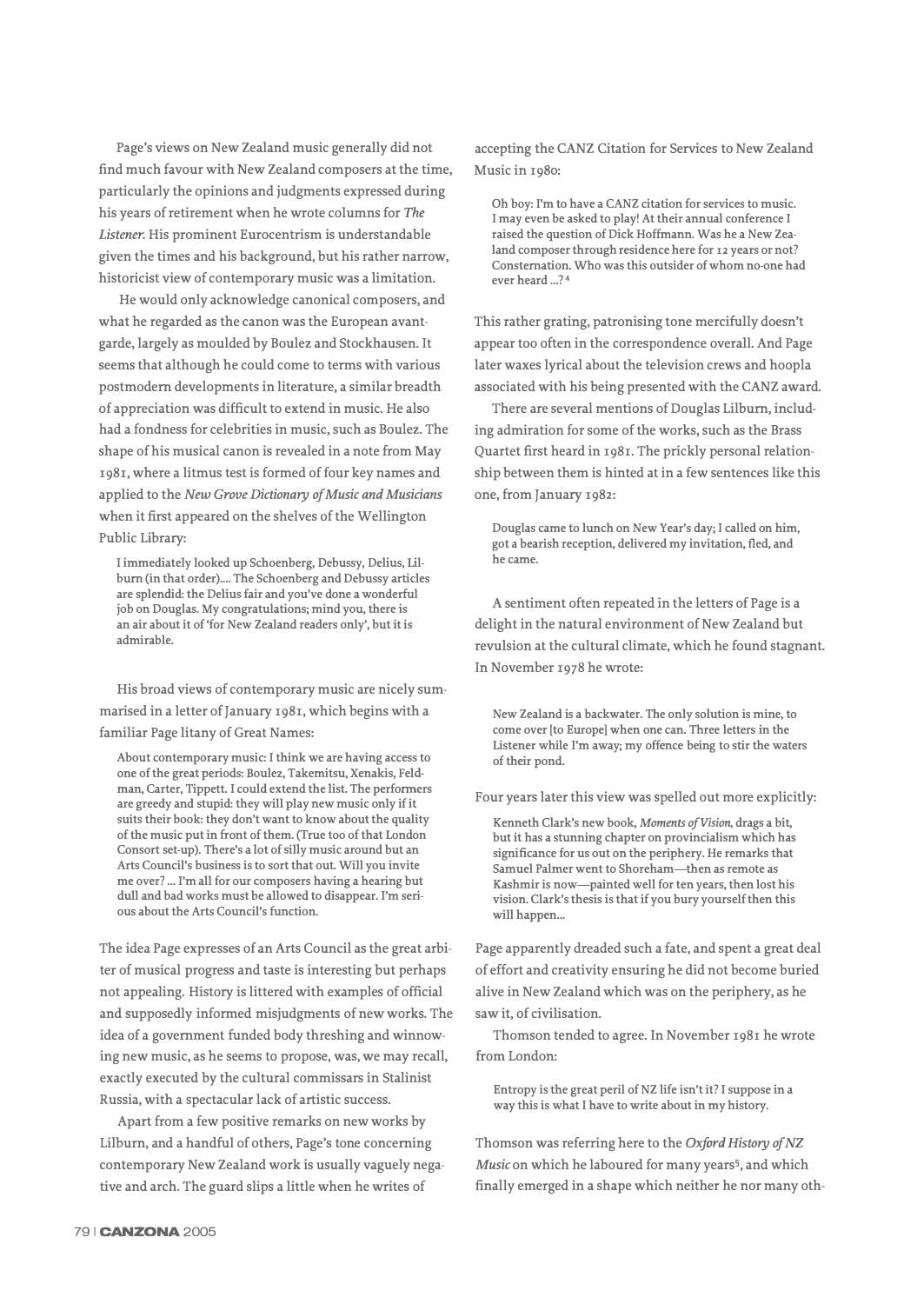ers thought entirely satisfactory, due not least to a process of unsympathetic editing which the manuscript underwent. In the book, he actually does not address the wider question of cultural entropy nor explore very far the effects on artists of working at what some saw as the cultural or geographical periphery.

One of the main problems, of course, is simply the very small number of people in New Zealand who are both able and willing to engage in a lively intellectual debate, especially about music. Another is that New Zealanders tend to be thin skinned and to take all argument personally. Thomson himself had such a tendency, and there's a snappy little interchange in the letters concerning Page's review of Thomson's *A distant music: the life and times of*  Alfred *Hill*, in May 1982.

Thomson:

**Whatever got into you with your** *Listener* **review of** *A Distant Music?* **It seems so unlike you-slapdash, inaccurate and ungenerous.** 

Page in response:

**I stand rebuked.** 

That's as far as the debate got. Similarly, whenever criticism of Page's *Listenercolumns* was published, usually as letters to the editor, Page dismissed these as merely expressions of discomfort from those whose stagnant pond he had stirred. Would he really have been willing to follow words with deeds and engage in a sustained public debate on a musical issue?

The letters reveal that Thomson and Page shared a broad political sympathy which could be called liberal democratic. Both deplored the philistine and divisive effects Prime Minister Robert Muldoon's leadership was having on the country. His re-election in r98r prompted Eve Page, the painter wife of Frederick, to write:

**We are all fearfully disappointed with the election results. That horrible man [Muldoon] is polluting the atmosphere. I could almost become an assassin where he is concerned.** 

For his part Thomson believed the Springbok tour of r98r would have long-lasting negative effects and demonstrated against the tour in London.

Thomson's character, in which aesthetic and social sensibility, appreciation of order, beauty and colour combined with a concern for social justice, emerges clearly in a letter expressing admiration of the French painter Pissarro. Writing to Eve Page in November 1980 about Pissarro, it may be inferred that to some extent he is also writing about himself:

**The exhibition is a winner, just the right size and so atmospheric; gentle colours, very peaceful and orderly, so it is a surprise to find that Pissarro was** *very* **political, a radicalist, a reader of Marx most probably, and involved with a series of engravings of extreme social protest. In a way, I suppose the conviction of the landscapes comes from a deep sense of values, which the social conditions of the time outrage.** 

A thread woven throughout the correspondence is adventures in the world of wine. The exultation of drinking a good wine is recorded: 'the bouquet of a Penfold Bin 95 was so lovely I could barely bring myself to drink it', says Page. The belated development of New Zealand wines is charted through the letters. In 1979 Page reports to the Thomson, a formidable wine connoisseur:

**The Blenheim Montana white is the first New Zealand white I have been able to drink. On these summer days it is delectable.** 

Just two years later he writes:

**I made some awful mistakes lately with German hock: Johannisberger [Gel black], horrid amber colour, tasted like caramels ... Apparently we are exporting a lot of wine to Germany these days. I can well believe it.** 

And the last line of the final letter written by Page to Thomson is on the same topic:

*Music Analysis* **[the Blackwell periodical] is now in University Library.** 

**The new Janet Frame** *To the Is-land,* **is excellent: I'm keeping a copy for you. Julian Bream played like one of God's chosen last week. I was quite shaken by his playing.** 

*Jacob's Creek* **\$5.95 a bottle: surely a possible price?** 

**Love, Freddie** 

 $\gamma_{\text{max}} = -\epsilon s \qquad \sqrt{s} \epsilon^{\text{R}}_{\text{max}}$ Same White )<br>1936 - General Margaret I, amerikanischer Schweizer<br>1936 - General Humani, partik der filmster Schweizer<br>1936 - Harley Schweizer, partik der filmster Schweizer ,, addressed that there,  $\Rightarrow$  . We have the company of such as  $\frac{1}{2}$  . There are a second that **;· <->•<••', J, •. ,., .....**  *,;.,J. ••.*   $\rho_{\rm{core}}$ diam.  $\frac{1}{\sqrt{2\pi} \sqrt{2\pi}}$  .  $\frac{1}{\sqrt{2\pi}}$  .  $\frac{1}{\sqrt{2\pi}}$  .  $\frac{1}{\sqrt{2\pi}}$  .  $\frac{1}{\sqrt{2\pi}}$  .  $\frac{1}{\sqrt{2\pi}}$  .  $\frac{1}{\sqrt{2\pi}}$  .  $\frac{1}{\sqrt{2\pi}}$  .  $\frac{1}{\sqrt{2\pi}}$  .  $\frac{1}{\sqrt{2\pi}}$  .  $\frac{1}{\sqrt{2\pi}}$  .  $\frac{1}{\sqrt{2\pi}}$  .  $\frac{$ *!,>!'• ,.,:.* ,.\_,  $\zeta$  is set  $F_{1}$ 

Frederick Page's last letter to John Thomson, 6 May 1983